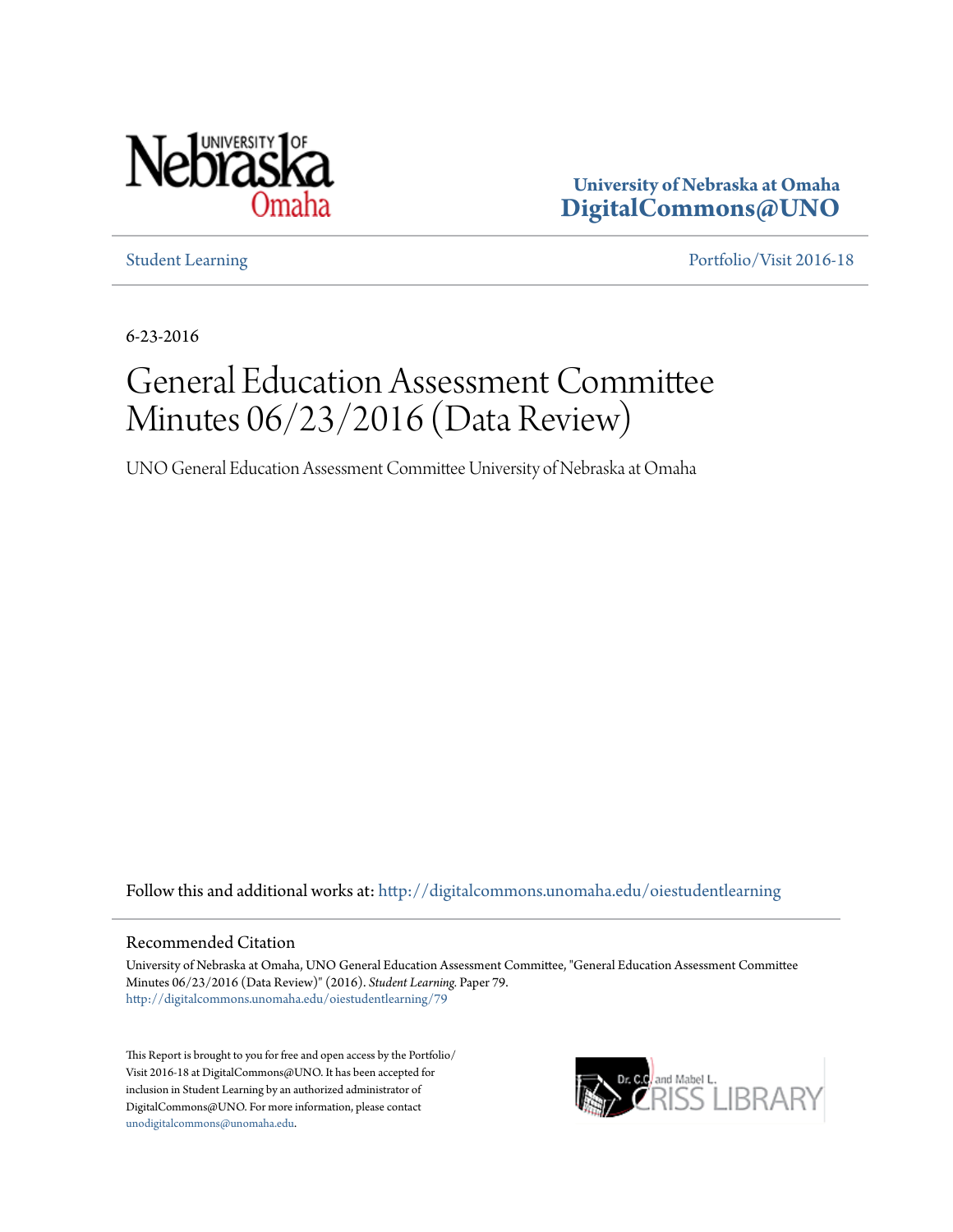### **General Education Data Review 2016 June 23, 2016 Minutes**

**Present:** Deborah Smith-Howell, Denise Devney, Matt Tracy, Andrew Faltin, Cara Ortega, Jill Russell, Kath Henebry, Keristiena Shenouda, Melissa Berke, Lindsey Bandow, Hank Robinson, Katie Sup Rezac

### **Main Issues for Discussion:**

- Key Findings
- Conclusions
- Recommendations

Jill Russell has prepared a breakdown of the information received – handouts attached

### **MATH –**

### **SLA -**

- Higher Education is doing adequate job certifying student was prepared for the next course. Data indicates (with grade awarded) that students who are successful in Intermediate/College Algebra are likely to be successful in future courses.
- Observation What is the rate of return for students that are successful in the higher math courses
	- o 67% who received DFW took no additional math courses
	- o 20% who received a DFW and continued to higher math received a C or higher
	- o Is there a disconnect between courses
	- $\circ$  4 out of 6 students do require additional math however the students who do not and receive an A or B in Intermediate Algebra do no take additional math courses

Mary Dennison will be submitting another report to the Gen Ed Committee for review in the near future

### **SLO –**

MATH 1310 – Intermediate Algebra 69% of students earn a grade of A, B or C 31% of students earn a DFW

Data indicated that approximately 70% of students pass the first time, those who re-took the course did better

**Historically** 45% of students start at MATH 1320 32 % Calc I 10% MATH 1310

\*\*\*Need to know the Percentage of students who test out of MATH 1310

\*\*\*Transfer credit students do about as well as students who took MATH at UNO

\*\*\*Is there a bridge between students who drop-out and repeat students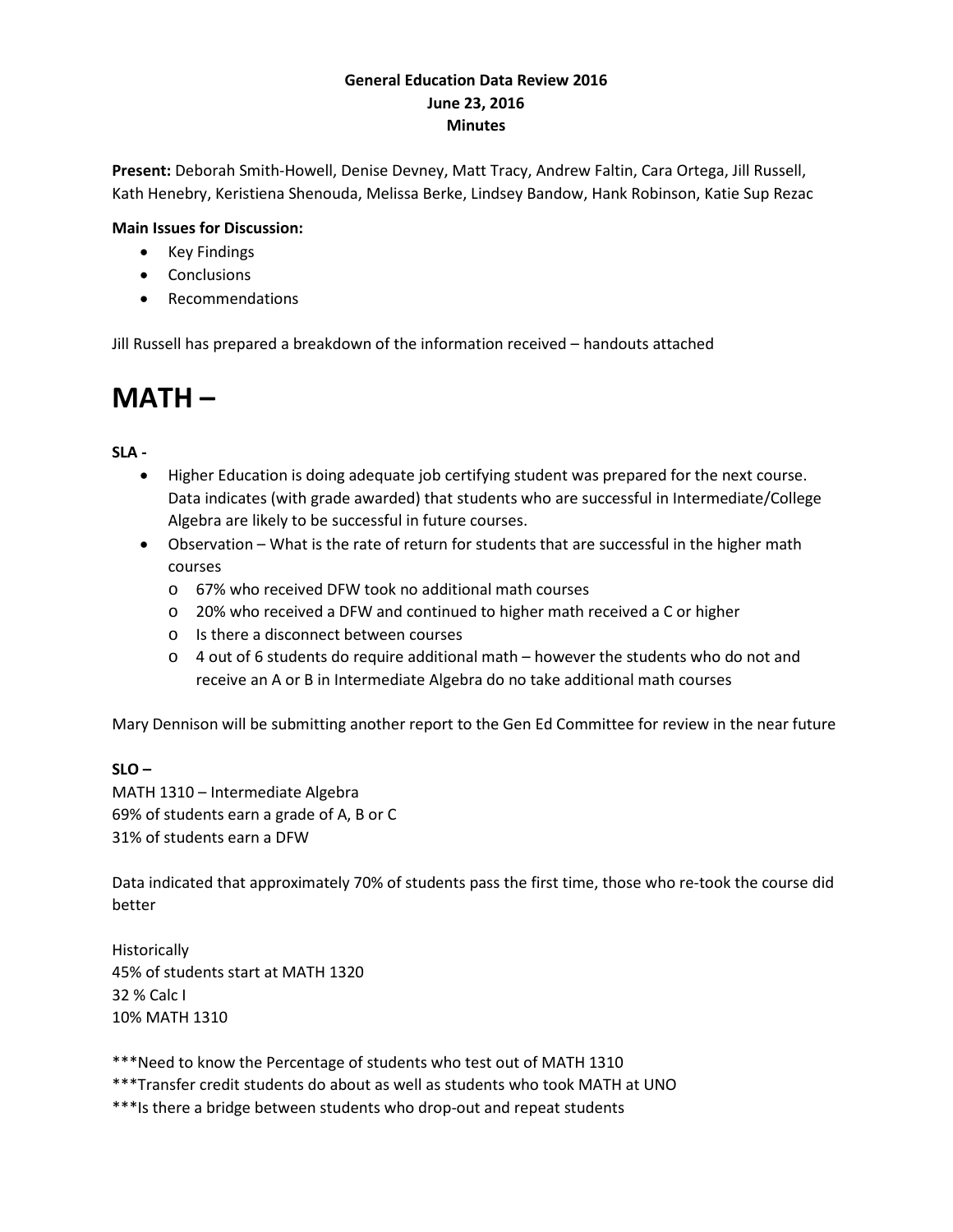### **Survey Input –**

- The data indicated that majority of freshman have taken Algebra II 91%, 68% of UNO freshman are shown to be Algebra proficient.
- Confidence level of students has increased students feel their skills will improve over time

**Course Evaluation:** Overall – MATH is the lowest on the data evaluation data chart

### **CLA+ -**

Analysis and Problem Solving:

- Freshmen Distribution  $1 = 1\%$ ;  $2 = 18\%$ ;  $3 = 45\%$ ;  $4 = 30\%$ ;  $5 = 6\%$ ;  $6 = 0\%$
- Senior Distribution  $1 = 1\%$ ;  $2 = 11\%$ ;  $3 = 49\%$ ;  $4 = 34\%$ ;  $5 = 3\%$ ;  $6 = 3\%$

Scientific and Quantitative Reasoning:

- Freshman Mean Score 517
- Senior Mean Score 559

### **Discussion/Recommendations for future data review:**

- So many ways that students can get out of MATH 1310 Test out, ACT Scores need success data of these students
- Is progress enough
- Need to fold in more student success data in order to access
- Need to know transfer student math placement
- When did student take this course and what was their future success
- MATH LAB (2011) and MATH 1000 (2013) need to know data for the student improvement/success

MATH Lab – this combines technology with traditional lectures and unlimited one-on-one tutoring to help students meet their individual needs. Includes MATH 1000, MATH 1310, MATH 1320, College Algebra and MATH1930.

## **Writing/Composition**

### **SLA –**

If a student is successful in COMP I – data indicated that they are successful in COMP II High number of students who are successful in COMP I do not take a higher English course and do not move on to COMP II

On-Line students are preforming as well as classroom students – GPA's are about the same

\*\*Are students taking COMP II somewhere else to fulfill their requirement – need to get percentage of students and their success rate, further courses taken, transfer to dropout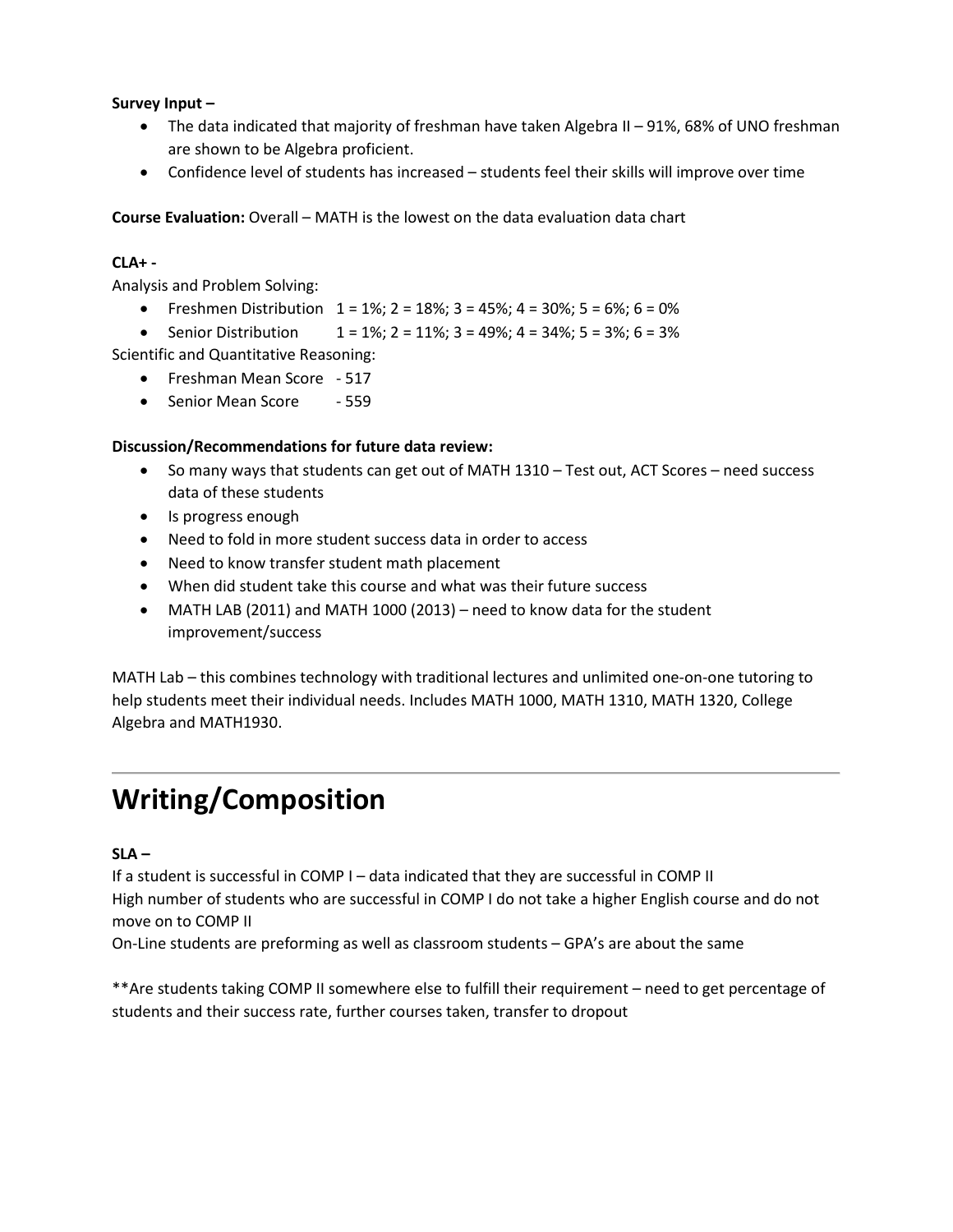**SLO –**

- Fall 2015 mean score 5.47 out of  $10 -$  this is below where they want to be, scoring of papers does not correspond well with grades awarded
- The department has generated a number or recommendations TAB 8 page 6
	- o Need to do assessment more often
	- o Have a disconnect in how grading is being done and who is doing the grading

### **Survey Input –**

Incoming Freshman to outgoing Freshman data show an increase in confidence Students coming to UNO have a 76% proficiency in writing (NESA)

**Course Evaluation** – Comp came in second – Skills ↑, Confidence ↑, and Good Performance ↑

### **CLA+ -**

They correspond very well to CLA report, only thing missing is Quantitative Analysis

Writing Effectiveness:

- Freshmen Distribution  $1 = 1\%$ ;  $2 = 17\%$ ;  $3 = 43\%$ ;  $4 = 31\%$ ;  $5 = 8\%$ ;  $6 = 0\%$
- Senior Distribution  $1 = 0\%$ ;  $2 = 9\%$ ;  $3 = 45\%$ ;  $4 = 42\%$ ;  $5 = 1\%$ ;  $6 = 3\%$

Writing Mechanics:

- Freshmen Distribution  $1 = 0\%$ ;  $2 = 8\%$ ;  $3 = 42\%$ ;  $4 = 45\%$ ;  $5 = 6\%$ ;  $6 = 0\%$
- Senior Distribution  $1 = 0\%$ ;  $2 = 5\%$ ;  $3 = 20\%$ ;  $4 = 68\%$ ;  $5 = 5\%$ ;  $6 = 1\%$

### **Discussion/Recommendations for future data review:**

Department is very aware that improvement is needed Pre-Reqs – need to look closely at this How do we support part-time faculty?

## **Public Speaking –**

**SLA -**

- 530 of the 183 DFW students went on to higher courses and earned a C or higher
- Data show that students take only one communication course (Public Speaking, Argument/Debate, and Advanced Pub Speaking)
- Public Speaking Fundamentals students who had a good performance in the course did well in Argument/Debate

\*\*\*Managerial Communication requires COMP II and SPCH – need to do a comparison of student success